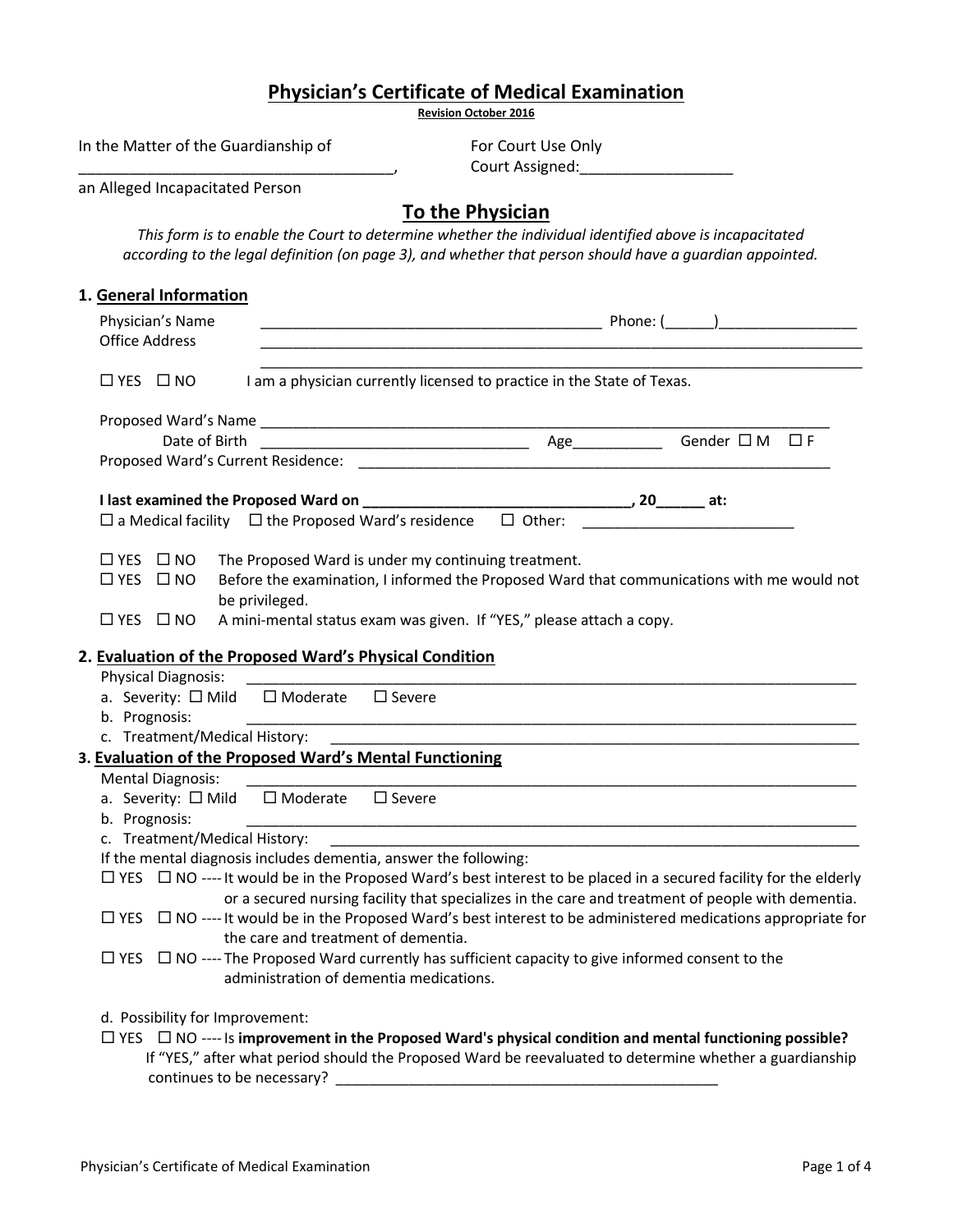# **4. Cognitive Deficits**

- a. The Proposed Ward is oriented to the following (check all that apply):
	- $\square$  Person  $\square$  Time  $\square$  Place  $\square$  Situation
- b. The Proposed Ward has a deficit in the following areas (check all areas in which Proposed Ward has a deficit):
	- --- Short-term memory
	- $\square$ --- Long-term memory
	- $\square$ --- Immediate recall
	- $\square$ --- Understanding and communicating (verbally or otherwise)
	- $\square$ --- Recognizing familiar objects and persons
	- --- Solve problems
	- $\square$ --- Reasoning logically
	- $\square$ --- Grasping abstract aspects of his or her situation
	- $\square$ --- Interpreting idiomatic expressions or proverbs
	- $\square$ --- Breaking down complex tasks down into simple steps and carrying them out
- c.  $\Box$  YES  $\Box$  NO-- The Proposed Ward's periods of impairment from the deficits indicated above (if any) vary substantially in frequency, severity, or duration.

### **5. Ability to Make Responsible Decisions**

Is the Proposed Ward able to initiate and make responsible decisions concerning himself or herself regarding the following:

- $\Box$  YES  $\Box$  NO ---- Make complex business, managerial, and financial decisions
- $\Box$  YES  $\Box$  NO ---- Manage a personal bank account
	- If "YES," should amount deposited in any such bank account be limited?  $\Box$  YES  $\Box$  NO
- $\Box$  YES  $\Box$  NO ---- Safely operate a motor vehicle
- $\Box$  YES  $\Box$  NO ---- Vote in a public election
- $\Box$  YES  $\Box$  NO ---- Make decisions regarding marriage
- $\Box$  YES  $\Box$  NO ---- Determine the Proposed Ward's own residence
- $\Box$  YES  $\Box$  NO ---- Administer own medications on a daily basis
- $\Box$  YES  $\Box$  NO ---- Attend to basic activities of daily living (ADLs) (e.g., bathing, grooming, dressing, walking, toileting) without supports and services
- $\Box$  YES  $\Box$  NO ---- Attend to basic activities of daily living (ADLs) (e.g., bathing, grooming, dressing, walking, toileting) with supports and services
- $\Box$  YES  $\Box$  NO ---- Attend to instrumental activities of daily living (e.g., shopping, cooking, traveling, cleaning)
- $\Box$  YES  $\Box$  NO ---- Consent to medical and dental treatment at this point going forward
- $\Box$  YES  $\Box$  NO ---- Consent to psychological and psychiatric treatment at this point going forward

### **6. Developmental Disability**

 $\Box$  YES  $\Box$  NO ---- Does the Proposed Ward have developmental disability?

- If "NO," skip to number 7 below.
- If "YES," answer the following question and look at the next page.

Is the disability a result of the following? (Check all that apply)

- $\square$  YES  $\square$  NO ---- Intellectual Disability?
- $\Box$  YES  $\Box$  NO ---- Autism?
- $\Box$  YES  $\Box$  NO ---- Static Encephalopathy?
- $\Box$  YES  $\Box$  NO ---- Cerebral Palsy?
- $\Box$  YES  $\Box$  NO ---- Down Syndrome?
- $\Box$  YES  $\Box$  NO ---- Other? Please explain

Answer the questions in the "Determination of Intellectual Disability" box below only if both of the following are true:

- (1) The basis of a proposed ward's alleged incapacity is intellectual disability.
	- **and**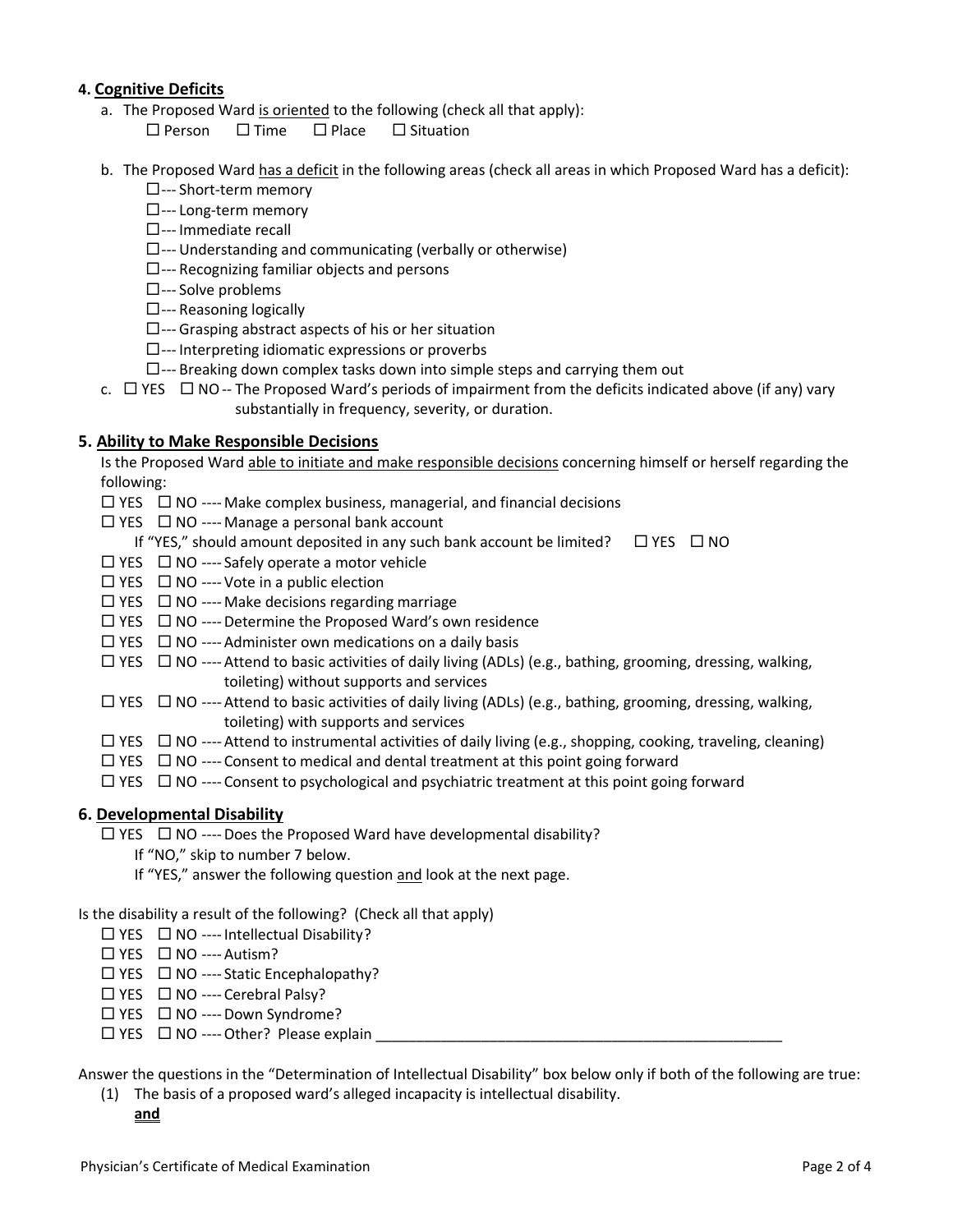### (2) **You are making a "Determination of Intellectual Disability" in accordance with rules of the executive commissioner of the Health and Human Services Commission governing examinations of that kind**.

If you are not making such a determination, please skip to number 7 below.

#### **"DETERMINATION OF INTELLECTUAL DISABILITY"**

Among other requirements, a Determination of Intellectual Disability must be based on an interview with the Proposed Ward and on a professional assessment that includes the following:

1) a measure of the Proposed Ward's intellectual functioning;

2) a determination of the Proposed Ward's adaptive behavior level; and

3) evidence of origination during the Proposed Ward's developmental period.

*As a physician, you may use a previous assessment, social history, or relevant record from a school district, another physician, a psychologist, an authorized provider, a public agency, or a private agency if you determine that the previous assessment, social history, or record is valid.*

1. Check the appropriate statement below. If neither statement is true, skip to number 7 below.

 **I examined the proposed ward in accordance with rules of the executive commissioner of the Health and Human Services Commission governing Intellectual Disability examinations**, and my written findings and recommendations include a determination of an intellectual disability.

 $\Box$  I am updating or endorsing in writing a prior determination of an intellectual disability for the proposed ward made in accordance with rules of the executive commissioner of the Health and Human Services Commission by a physician or psychologist licensed in this state or an authorized provider certified by the Health and Human Services Commission to perform the examination.

2. What is your assessment of the Proposed Ward's level of intellectual functioning and adaptive behavior?

 $\Box$  Mild (IQ of 50-55 to approx. 70)  $\Box$  Moderate (IQ of 35-40 to 50-55)

 $\Box$  Severe (IQ of 20-25 to 35-40)  $\Box$  Profound (IQ below 20-25)

3.  $\Box$  Yes  $\Box$  No ----Is there evidence that the intellectual disability originated during the Proposed Ward's

developmental period?

*Note to attorneys: If the above box is filled out because a determination of intellectual disability has been made in accordance with rules of the executive commissioner of the Health and Human Services Commission governing examinations of that kind, a Court may grant a guardianship application if (1) the examination is made not earlier than 24 months before the date of the hearing or (2) a prior determination of an intellectual disability was updated or endorsed in writing not earlier than 24 months before the hearing date.* If a physician's diagnosis of intellectual disability is not made in accordance with rules of the executive *commissioner — and the above box is not filled out — the court may grant a guardianship application only if the Physician's Certificate of Medical Examination is based on an examination the physician performed within 120 days of the date the application for guardianship was filed. See Texas Estates Code § 1101.104(1).*

# **7. Definition of Incapacity**

# **For purposes of this certificate of medical examination, the following definition of incapacity applies:**

An "**Incapacitated Person**" is an adult who, because of a physical or mental condition, is substantially unable to: (a) provide food, clothing, or shelter for himself or herself; (b) care for the person's own physical health; or (c) manage the person's own financial affairs. Texas Estates Code § 1002.017.

# **8. Evaluation of Capacity**

 $\Box$  YES  $\Box$  NO ---- Based upon my last examination and observations of the Proposed Ward, it is my opinion that the Proposed Ward is incapacitated **according to the legal definition in section 1002.017 of the Texas Estates Code, set out in the box above.**

If you indicated that the Proposed Ward is incapacitated, indicate the level of incapacity:

- **Total**------------- The Proposed Ward is totally without capacity (1) to care for himself or herself and (2) to manage his or her property.
- **Partial** ----------- The Proposed Ward lacks the capacity to do some, but not all, of the tasks necessary to care for himself or herself or to manage his or her property.